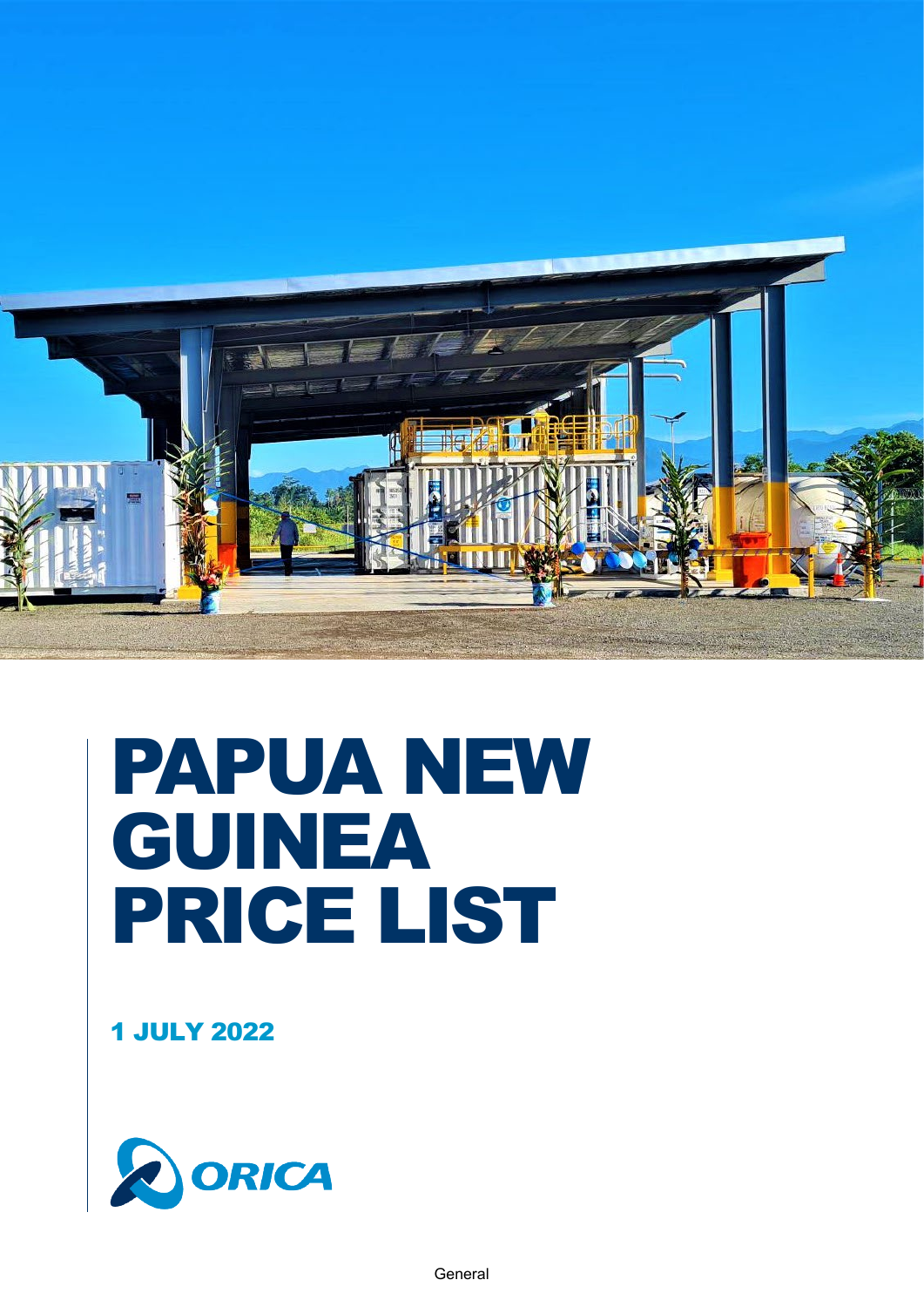## PRICELIST INFORMATION

Customers are advised that from the 1 July 2022 the revised Orica Papua New Guinea Price List for Mining Services will take effect, superseding previous price lists. Orica Papua New Guinea has made every effort to ensure that the information listed herein is correct at the time of publication. The prices of products and services contained in this Price List apply from 1 July 2022 and are subject to alteration to prices ruling at the delivery date.

## PRODUCT RANGE

Please note that not all products listed are available from all magazine stores and minimum order conditions may apply. For product availability, and terms please contact your Customer Service Representative. Extended range and specialty products are also available in some lines. Orica provides a leading position on Product supply, integrity, safety, reliability, latest technology, and endeavours to lower the overall cost of resource extraction for our customers by supplying the most appropriate Products, Services, and advice. Please ask your nearest Customer Service Representative for more details. Free Call Phone: 1300 303797.

## **DISTRIBUTION**

When placing your order with your Customer Service Representative, please outline your requirements. Unless otherwise stated pricing is from the nominated Orica stock centre. FIS arrangements can be made for your convenience. You may arrange to collect your goods from our magazine. Regulatory requirements regarding the collection and transportation of explosives vary from state to state. Appropriate identification and vehicles will be required. Collection is subject to compliance with the relevant regulatory requirements. Special deliveries of explosives can be arranged for you. An alternative is the Orica Express Run, which guarantees delivery of your product by Orica on an agreed day. For information regarding Orica Express, contact your Customer Service Representatives or local sales office.

#### **DISCLAIMER**

© 2022 Orica Group. All rights reserved. All information contained in this document is provided for informational purposes only and is subject to change without notice. Since the Orica Group cannot anticipate or control the conditions under which this information and its products may be used, each user should review the information in the specific context of the intended application. To the maximum extent permitted by law, the Orica Group specifically disclaims all warranties express or implied in law, including accuracy, non-infringement, and implied warranties of merchantability or fitness for a particular purpose. The Orica Group specifically disclaims, and will not be responsible for, any liability or damages resulting from the use or reliance upon the information in this document. The word Orica and the Ring device are trademarks of the Orica Group. For more information, please visit our website: www.orica.com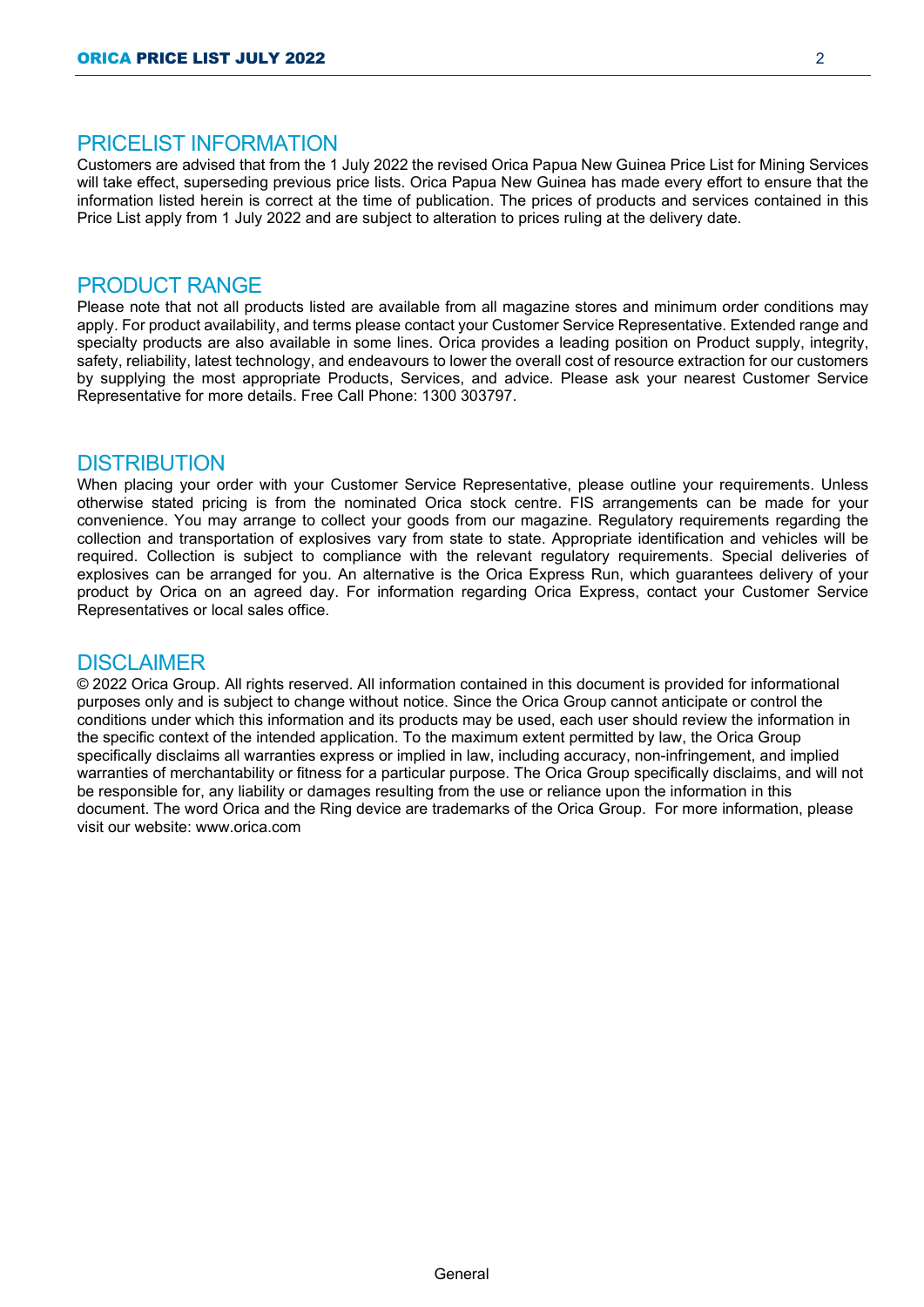# Initiating Explosives

## **DETONATING CORD**

#### **CORDTEX™**

Standard Products for use as downlines and/or trunklines

| Code    | <b>Product</b>                           | Core Loading g/m  | <b>Reel Lenath</b> | <b>Reels/Box</b> | List\$/Box   |
|---------|------------------------------------------|-------------------|--------------------|------------------|--------------|
| 1018476 | Cordtex <sup>™</sup> AP                  | 4.3q              | 500 <sub>m</sub>   |                  | PGK 3,923.49 |
| 1019586 | Cordtex™;Powersplit;10P;2X350M;EXPORT;IN | 10.0 <sub>q</sub> | 350 <sub>m</sub>   |                  | PGK 3,258.22 |
| 1020468 | Cordtex <sup>™</sup> XTL                 | 10.0 <sub>a</sub> | 300 <sub>m</sub>   | 2                | PGK 2,862.83 |
| 1019585 | Cordtex <sup>™</sup> Pyrocord            | 10.0 <sub>q</sub> | 350 <sub>m</sub>   |                  | PGK 4,881.61 |

## **BOOSTERS**

#### **PENTEX™**

Standard Products for the initiation of high explosives and blasting agents.

| Code    | <b>Product</b>                  | Weight           | No./Box | List\$/Box   | List\$/Each      |
|---------|---------------------------------|------------------|---------|--------------|------------------|
| 1004335 | Pentex <sup>™</sup> D           | 25q              | 150     | PGK 1,932.26 | <b>PGK 12.88</b> |
| 1024246 | Pentex <sup>™</sup> G           | 110q             | 90      | PGK 2.634.79 | <b>PGK 29.28</b> |
| 1024257 | Pentex <sup>™</sup> H           | 150 <sub>a</sub> | 80      | PGK 2.516.57 | PGK 31.46        |
|         | Pentex™ PowerPlus™ P            | 400q             | 30      | PGK 1.592.77 | PGK 53.09        |
| 1020321 | Pentex <sup>™</sup> G L         | 400q             | 25      | PGK 1,370.87 | <b>PGK 54.83</b> |
| 1024428 | Pentex™ PowerPlus™ 900          | 900 <sub>q</sub> | 12      | PGK 1.552.21 | PGK 129.35       |
| 1024430 | Pentex <sup>™</sup> Stopeprime™ | 250q             | 30      | PGK 1.361.88 | <b>PGK 45.40</b> |
| 1006272 | Pentex™ ProTECT-e               | 425q             | 18      | PGK 1.444.06 | <b>PGK 80.23</b> |

## **DETONATORS**

## **EXEL™ RANGE**

#### **EXEL™ HANDIDET™ DETONATORS**

Handidet™ detonators are non standard products. These items are available upon request and conditions apply.

A non-electric system for hole by hole initiation with combined in-hole and low shrapnel surface delay. Combines 25ms Surface Delay with 400ms Down Hole Delay.

| Code               | Length                 | No./Box  | <b>List PGK/Box</b>          | List PGK /Each                |
|--------------------|------------------------|----------|------------------------------|-------------------------------|
| 1007807            | 3.6 <sub>m</sub>       | 150      | PGK 4,158.63                 | <b>PGK 27.72</b>              |
| 1007808            | 6.0 <sub>m</sub>       | 100      | PGK 3,761.16                 | PGK 37.61                     |
|                    |                        |          |                              |                               |
|                    |                        |          |                              |                               |
| 1007806            | 24m                    | 35       | PGK 3,250.40                 | <b>PGK 92.87</b>              |
| 1013217<br>1007805 | 12 <sub>m</sub><br>18m | 50<br>40 | PGK 2,805.46<br>PGK 2.991.54 | PGK 56.11<br><b>PGK 74.79</b> |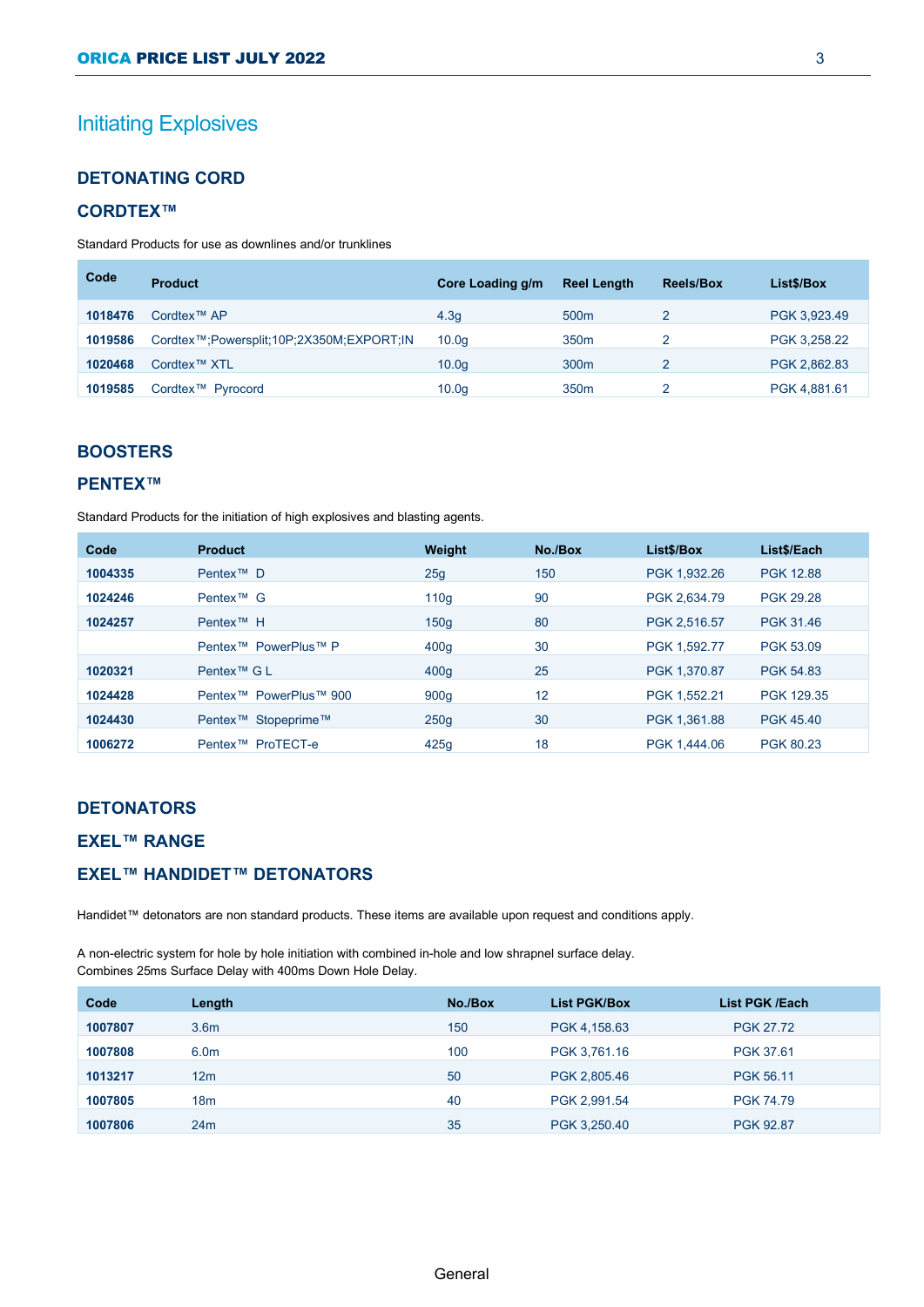#### **EXEL™ MILLISECOND (MS) DETONATORS**

Non-electric detonators for use as in-hole delays. Packaged in Tangle-Free™ configuration to provide easy deployment.

Standard delays offered; delay 12 (3.6m - 24m), delay 12.5 (6.0m), delay 14 (6.0m -12m and 24m), delay 15 (6.0m and 9m-24m) , delay 1 to 30 (24m)

| Code | Length           | No./Box | <b>List PGK/Box</b> | <b>List PGK /Each</b> |
|------|------------------|---------|---------------------|-----------------------|
|      | 3.6 <sub>m</sub> | 210     | PGK 3,882.17        | 18.49<br><b>PGK</b>   |
|      | 6.0 <sub>m</sub> | 150     | PGK 3,607.99        | <b>PGK</b><br>24.05   |
|      | 7.2 <sub>m</sub> | 125     | PGK 3,832.05        | <b>PGK</b><br>30.66   |
|      | 9m               | 80      | PGK 2,855.84        | <b>PGK</b><br>35.70   |
|      | 12m              | 80      | PGK 3,366.22        | <b>PGK</b><br>42.08   |
|      | 15 <sub>m</sub>  | 50      | PGK 2,554.83        | <b>PGK</b><br>51.10   |
|      | 18 <sub>m</sub>  | 40      | PGK 2,469.01        | <b>PGK</b><br>61.73   |
|      | 24m              | 35      | PGK 2,703.69        | <b>PGK</b><br>77.25   |

Millisecond range for extended delays and lengths available on request, conditions apply

#### **EXEL™ LEAD IN LINES (LIL)**

Standard Exel™ signal tube for initiation of surface blasts.

| Code    | <b>Product</b>  | No./Box | <b>List PGK/Box</b> | List PGK /Each |
|---------|-----------------|---------|---------------------|----------------|
| 1007859 | 60 <sub>m</sub> | 16      | PGK 2.433.36        | PGK 152.09     |
| 1007857 | 300m            |         | PGK 2.167.84        | PGK 722.61     |

#### **EXEL™ CONNECTALINE™**

Standard Exel™ signal tube for initiation of surface blasts.

| Code    | Length | No./Box | <b>List PGK/Box</b> | List PGK /Each |
|---------|--------|---------|---------------------|----------------|
| 1007858 | 700m   |         | PGK 2.594.02        | PGK 1.297.01   |

#### **EXEL™ CONNECTADET™ DETONATORS**

For fast, simple hook-up and effective initiation of Exel™ signal tube. Standard delays offered; 17ms (4.9m - 12m), 25ms (3.6m-12m), 42ms (4.9m -15m), 65ms (4.9m-15m), 100ms (6.1m-12m)

| Code | Length           | No./Box | <b>List PGK/Box</b> | <b>List PGK /Each</b> |
|------|------------------|---------|---------------------|-----------------------|
|      | 3.6 <sub>m</sub> | 180     | PGK 4,404.70        | <b>PGK 24.47</b>      |
|      | 4.8m             | 160     | PGK 4,787.99        | <b>PGK 29.92</b>      |
|      | 6.0 <sub>m</sub> | 140     | PGK 4,676.10        | PGK 33.40             |
|      | 9 <sub>m</sub>   | 70      | PGK 2,983.69        | <b>PGK 42.62</b>      |
|      | 12m              | 50      | PGK 2,710.53        | PGK 54.21             |
|      | 15 <sub>m</sub>  | 50      | PGK 3,237.11        | PGK 64.74             |
|      | 18 <sub>m</sub>  | 40      | PGK 3,068.50        | <b>PGK 76.71</b>      |

Connectadet™ range for extended delays available on request, conditions apply.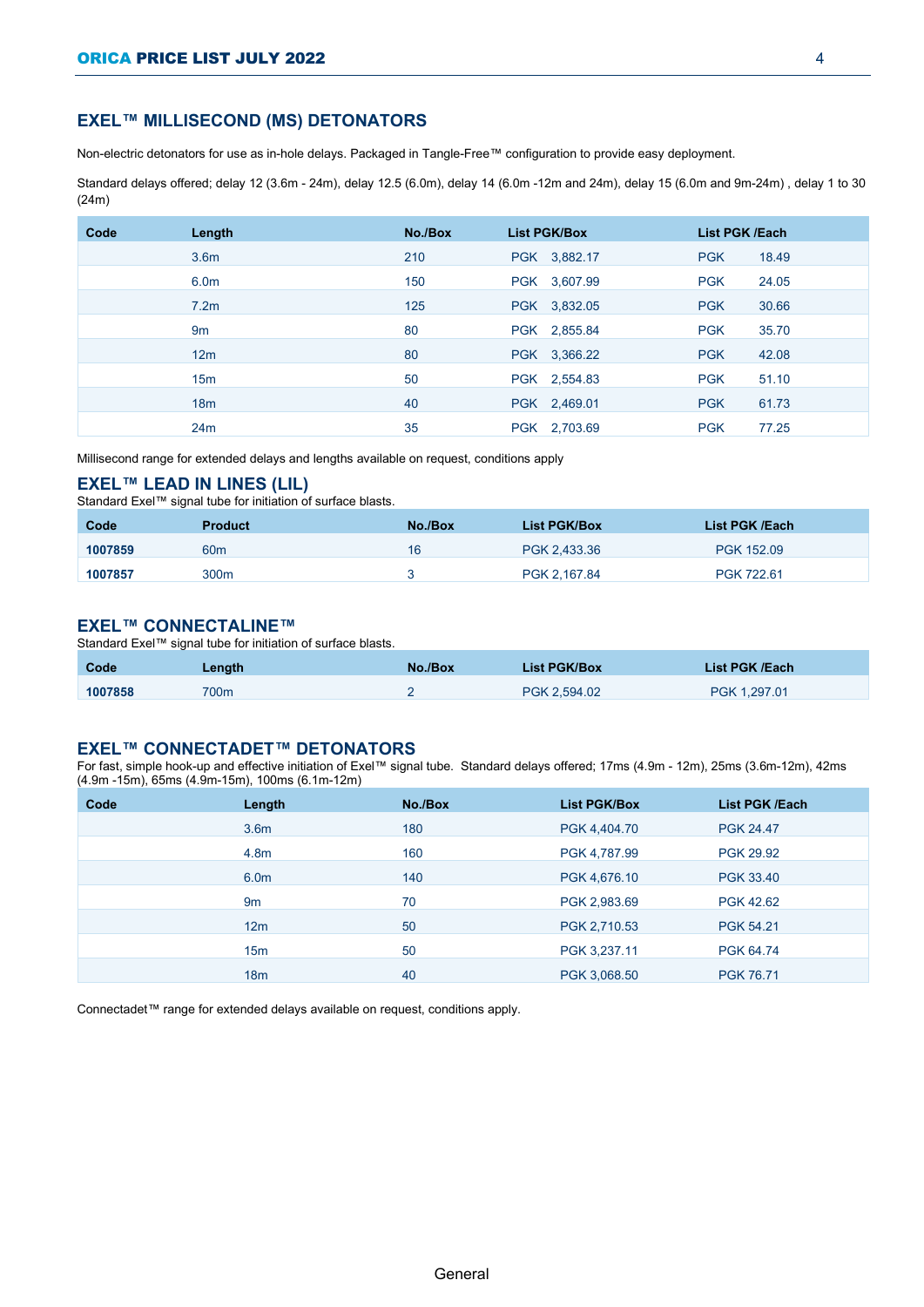#### **EXEL™ ENDURADET™ DETONATORS**

Heavy duty non-electric detonators for extra strength and extended sleep time for use as in-hole delays. Packaged in Tangle-Free™ or spool configuration for easy deployment. Standard Product in Delays 15 (9m-36m), 15.5 (12m, 15m, 24m), delays 1 to 30 (24m)

| Code | Length                   | No./Box | <b>List PGK/Box</b> | <b>List PGK /Each</b> |
|------|--------------------------|---------|---------------------|-----------------------|
|      | 9m                       | 80      | PGK 3,979.89        | <b>PGK 49.75</b>      |
|      | 12m                      | 80      | PGK 4,597.61        | <b>PGK 57.47</b>      |
|      | 15 <sub>m</sub>          | 50      | PGK 3,338.37        | PGK 66.77             |
|      | 18 <sub>m</sub>          | 40      | PGK 3,071.54        | <b>PGK 76.79</b>      |
|      | 24m Range Delays 31-36   | 35      | PGK 3,940.65        | PGK 112.59            |
|      | 24m Range up to Delay 30 | 35      | PGK 3,355.84        | <b>PGK 95.88</b>      |
|      | 30 <sub>m</sub>          | 36      | PGK 3,978.17        | PGK 110.50            |
|      | 36 <sub>m</sub>          | 36      | PGK 4,480.35        | PGK 124.45            |
|      | 45 <sub>m</sub>          | 36      | PGK 5,524.80        | PGK 153.47            |
|      | 60 <sub>m</sub>          | 16      | PGK 3,627.49        | PGK 226.72            |
|      | 80 <sub>m</sub>          | 16      | PGK 4,714.27        | PGK 294.64            |

#### **EXEL™ MS CONNECTORS (MSCS)**

Non Standard Product, signal tube based delay connectors designed to introduce accurate delays into surface detonating cord trunklines.

| Code    | <b>Product</b> | No./Box | <b>Nominal Delay</b><br><b>Times</b> | <b>Colour</b> | <b>List PGK/Box</b> | List PGK /Each   |
|---------|----------------|---------|--------------------------------------|---------------|---------------------|------------------|
| 1007851 | <b>MSC</b>     | 125     | 17 <sub>ms</sub>                     | Yellow        | PGK 4.999.77        | <b>PGK 40.00</b> |
| 1007850 | <b>MSC</b>     | 125     | 25ms                                 | Red           | PGK 4.999.77        | <b>PGK 40.00</b> |
| 1007852 | <b>MSC</b>     | 125     | 35 <sub>ms</sub>                     | Pink          | PGK 4.999.77        | <b>PGK 40.00</b> |
| 1007849 | <b>MSC</b>     | 125     | 42ms                                 | White         | PGK 4,999.77        | <b>PGK 40.00</b> |
| 1007848 | <b>MSC</b>     | 125     | 65 <sub>ms</sub>                     | <b>Blue</b>   | PGK 4,999.77        | <b>PGK 40.00</b> |
|         |                |         |                                      |               |                     |                  |

#### **EXEL™ LONG PERIOD (LP) DETONATORS**

Exel™ LP (Long Period) Detonators. Packaged in tangle free F100 format to provide easy deployment for underground development blasting. Standard delays offered are 0 to 15 in lengths 4.9m and 6.1m.

| Code | Length           | No./Box | <b>List PGK/Box</b> | <b>List PGK /Each</b> |
|------|------------------|---------|---------------------|-----------------------|
|      | 4.8m             | 180     | PGK 3,753.06        | <b>PGK 20.85</b>      |
|      | 6.0m             | 150     | PGK 3,547.23        | <b>PGK 23.65</b>      |
|      | 7.2 <sub>m</sub> | 125     | PGK 3,832.05        | PGK 30.66             |
|      | 24m              | 35      | PGK 3,293.82        | PGK 94.11             |

## **ELECTRICS**

Instantaneous II are offered as a Standard Product

| Code      | Length                   | No./Box | List PGK/Box |           | List PGK /Each |       |
|-----------|--------------------------|---------|--------------|-----------|----------------|-------|
| DEC03A.XX | Carrick II Delays 1-10   | 400     | <b>PGK</b>   | 23.730.78 | <b>PGK</b>     | 59.33 |
| 1000201   | Carrick II Instantaneous | 400     | <b>PGK</b>   | 23.730.78 | <b>PGK</b>     | 59.33 |
| 1000316   | <b>INSTANTANEOUS II</b>  | 256     | <b>PGK</b>   | 1.057.42  | <b>PGK</b>     | 33.04 |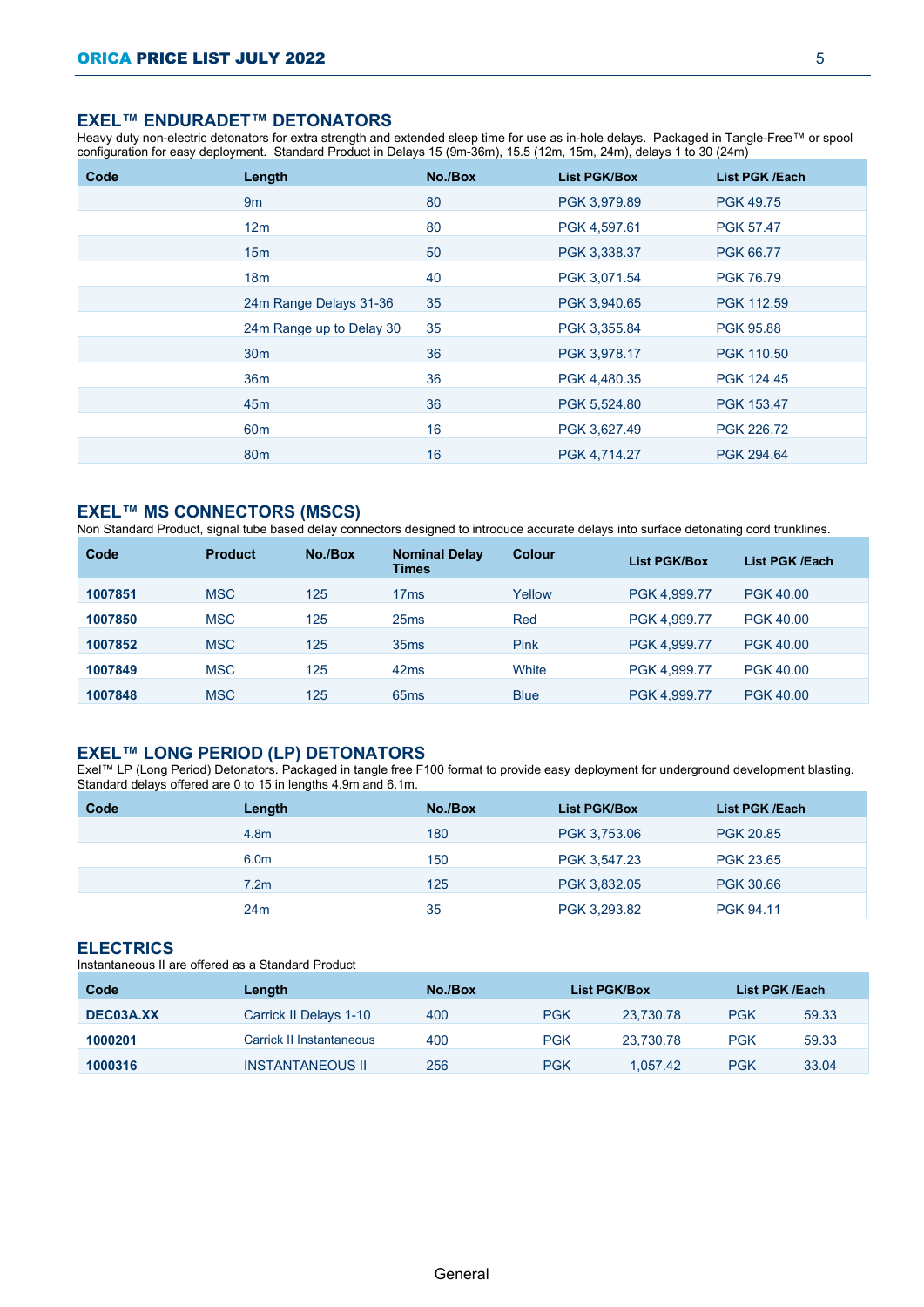## **Accessories**

| Code                                         | <b>Product</b>                           | <b>Unit of Sale</b> | <b>List PGK/Unit</b> |
|----------------------------------------------|------------------------------------------|---------------------|----------------------|
| <b>Detonator Cord Cutter</b>                 |                                          |                     |                      |
| 1000272                                      | <b>Detonating Cord Cutter</b>            | Each                | PGK 128.01           |
| 1000280                                      | Easy Cord Cutter (10 Bag)                | <b>Bag</b>          | PGK 363.54           |
| <b>Electric Exploders and Testers</b>        |                                          |                     |                      |
| 1000299                                      | Ausdet Stinger 10 Shot                   | Each                | PGK 4,613.24         |
| 1000276                                      | Ausdet Stinger 100 Shot                  | Each                | PGK 10,172.55        |
| 1000277                                      | Key for Ausdet Exploder                  | Each                | PGK 190.11           |
| 1000298                                      | Beethoven Mk7* 100 Shot                  | Each                | PGK 23,709.15        |
| 1033897                                      | Schaffler 808T Exploder                  | Each                | PGK 19,355.81        |
| 1007105                                      | Schaffler Digiohm Ohmmeter               | Each                | PGK 6,590.69         |
| 1007313                                      | Solus 808T Tester                        | Each                | PGK 5,376.64         |
| 1007500                                      | CT100 Digital Ohmmeter                   | Each                | PGK 2,525.48         |
| 1000275                                      | <b>Digital Ohmeter Circuit Tester</b>    | Each                | PGK 7,368.38         |
| <b>Non Electric Starter</b>                  |                                          |                     |                      |
| 1000297                                      | <b>Shot Shell Starter Kit</b>            | Each                | PGK 1,556.86         |
| <b>Retention Devices</b>                     |                                          |                     |                      |
| 1000329                                      | Borehole Retention Spring 75mm (420 Box) | Each                | <b>PGK 7.71</b>      |
| <b>Laser Sight System (Ballistic Disc)</b>   |                                          |                     |                      |
| 1000289                                      | Laser Sight System                       | Each                | PGK 5,282.63         |
| <b>Shot Firing Cable and Connecting Wire</b> |                                          |                     |                      |
| 1000173                                      | 100m Gen Duty White                      | Reel                | PGK 329.48           |
| 1000174                                      | 100m Heavy Duty Yellow                   | Reel                | PGK 1,352.57         |
| <b>Nozzles and Hosetails</b>                 |                                          |                     |                      |
| 1005648                                      | Pentex <sup>™</sup> D Applicator         | 12                  | PGK 137.59           |
| 1007139                                      | HOSE NOZZLE 1/2" Pentex™ D               | <b>PC</b>           | PGK 276.08           |
| 1007245                                      | <b>HOSE NOZZLE 3/4" PRODUCTION</b>       | PC                  | PGK 568.79           |
| 1000098                                      | HOSE NOZZLE 3/4" X 8 PRODUCTION          | PC                  | PGK 614.07           |
| 1007138                                      | HOSE NOZZLE 1/2" MINIPUMP                | PC                  | PGK 276.08           |
| 1007441                                      | HOSETAIL Pentex™ D                       | <b>PC</b>           | PGK 189.70           |
| 1007103                                      | <b>HOSETAIL PRODUCTION</b>               | PC                  | PGK 168.62           |
| <b>Hoses</b>                                 |                                          |                     |                      |
| 1011609                                      | UG Bulk Delivery Hose 200m MK3           | Roll                | PGK 16,347.23        |
| 1000286                                      | Lo Stat 20mm x 30m                       | Coil                | PGK 1,989.32         |
| 1000287                                      | Lo Stat 25mm x 60m                       | Coil                | PGK 7,669.83         |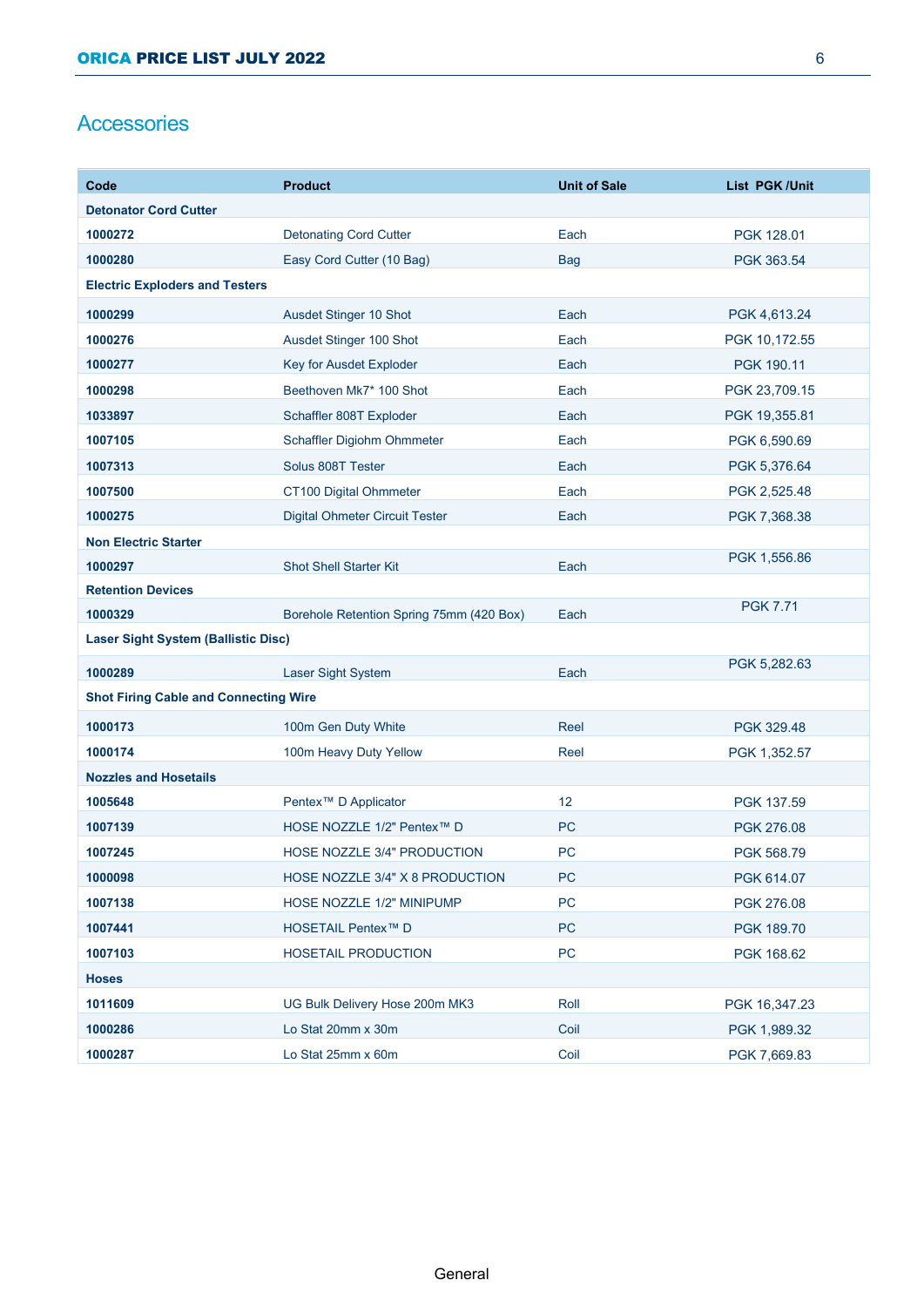| Code                                         | <b>Product</b>                       | No./Box | <b>List PGK/Unit</b> | List PGK /Box    |
|----------------------------------------------|--------------------------------------|---------|----------------------|------------------|
| <b>Ballistic Disc</b>                        |                                      |         |                      |                  |
| 1000172                                      | <b>Ballistic Discs</b>               | 2       | PGK 10.844.47        | PGK 5.422.24     |
| <b>Spiders</b>                               |                                      |         |                      |                  |
| 1007869                                      | Autoprime Shell - Use with Pentex™ G | 190     | PGK 1.582.05         | <b>PGK 8.33</b>  |
| 1000185                                      | 100-160mm - Use with Stopeprime™     | 40      | PGK 471.65           | <b>PGK 11.79</b> |
| 1000268                                      | 60-100mm - Use with Stopeprime™      | 70      | PGK 260.86           | <b>PGK 3.73</b>  |
| <b>Shot Firing Cable and Connecting Wire</b> |                                      |         |                      |                  |
| 1000288                                      | Twin Twist 500m-23swg (reels)        | 2       | PGK 1.199.55         | PGK 599.78       |

# Electronic™ Blasting Systems

#### **I-KON™ III**

#### **I-KON™ III STARTER DETONATOR**

Electronic Detonator - specifically designed to handle the most severe blasting conditions.

| Code    | Length | No./Box | <b>PGK/Box</b> |          | <b>List PGK/Each</b> |       |
|---------|--------|---------|----------------|----------|----------------------|-------|
| 1031144 | 2m     | 120     | <b>PGK</b>     | 8.717.11 | <b>PGK</b>           | 72.64 |

## **I-KON™ III RX DETONATORS**

Programmable Electronic Detonators - specifically designed to handle the most severe blasting conditions.

| Code    | Length          | No./Box | <b>PGK/Box</b>         | <b>List PGK/Each</b> |
|---------|-----------------|---------|------------------------|----------------------|
| 1031885 | 6 <sub>m</sub>  | 70      | <b>PGK</b><br>9.841.92 | 140.60<br><b>PGK</b> |
| 1019540 | 10 <sub>m</sub> | 60      | <b>PGK</b><br>8,982.93 | 149.72<br><b>PGK</b> |
| 1019542 | 15 <sub>m</sub> | 60      | <b>PGK</b><br>9,327.74 | 155.46<br><b>PGK</b> |
| 1019673 | 20 <sub>m</sub> | 48      | <b>PGK</b><br>7,825.16 | 163.02<br><b>PGK</b> |
| 1019798 | 30 <sub>m</sub> | 30      | <b>PGK</b><br>5,357.11 | 178.57<br><b>PGK</b> |
| 1019844 | 40 <sub>m</sub> | 25      | <b>PGK</b><br>4.825.08 | 193.00<br><b>PGK</b> |
| 1020047 | 60 <sub>m</sub> | 18      | <b>PGK</b><br>4.409.72 | PGK 244.98           |
| 1020199 | 80 <sub>m</sub> | 12      | <b>PGK</b><br>3.899.18 | PGK 324.93           |

#### **I-KON™ III EXTREME DETONATORS**

Programmable Electronic Detonators - specifically designed to handle the most severe blasting conditions.

| Code    | Length          | No./Box | <b>PGK/Box</b> |          |            | <b>List PGK/Each</b> |
|---------|-----------------|---------|----------------|----------|------------|----------------------|
| 1026725 | 10 <sub>m</sub> | 54      | <b>PGK</b>     | 9,679.84 | <b>PGK</b> | 179.26               |
| 1026727 | 15 <sub>m</sub> | 36      | <b>PGK</b>     | 6,835.39 | <b>PGK</b> | 189.87               |
| 1026729 | 20 <sub>m</sub> | 30      | <b>PGK</b>     | 5,960.91 | <b>PGK</b> | 198.70               |
| 1026731 | 30 <sub>m</sub> | 18      | <b>PGK</b>     | 4.187.79 | <b>PGK</b> | 232.66               |
| 1026733 | 40 <sub>m</sub> | 12      | <b>PGK</b>     | 3,261.82 | <b>PGK</b> | 271.82               |
| 1026735 | 60 <sub>m</sub> | 8       | <b>PGK</b>     | 2,923.08 | <b>PGK</b> | 365.39               |
| 1026737 | 80 <sub>m</sub> | 8       | <b>PGK</b>     | 3,684.20 | <b>PGK</b> | 460.52               |
|         |                 |         |                |          |            |                      |

\* i-kon™ Extreme detonators are made to order and are available upon request. Allow minimum 16 weeks lead time for this item.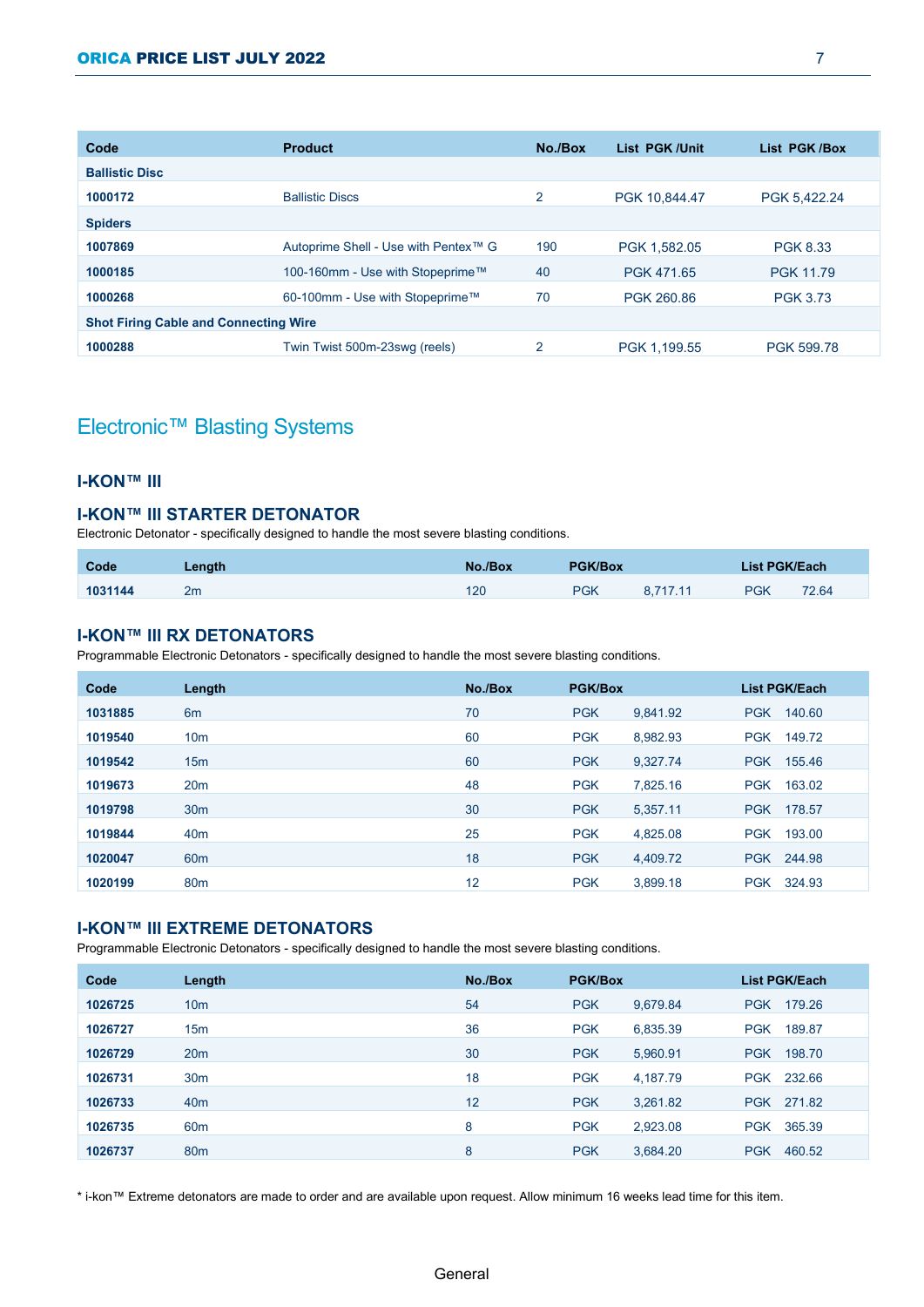## **UNI TRONIC™ 600 DETONATORS**

Programmable Electronic Detonators - suitable for quarries and smaller open cut mines.

| Code    | Length          | No./Box | <b>PGK/Box</b> |          |            | <b>List PGK/Each</b> |
|---------|-----------------|---------|----------------|----------|------------|----------------------|
| 1006613 | 6 <sub>m</sub>  | 70      | <b>PGK</b>     | 5.117.36 | <b>PGK</b> | 73.11                |
| 1006886 | 9 <sub>m</sub>  | 60      | <b>PGK</b>     | 4.848.25 | <b>PGK</b> | 80.80                |
| 1006599 | 15 <sub>m</sub> | 66      | <b>PGK</b>     | 5.663.34 | <b>PGK</b> | 85.81                |
| 1005072 | 20 <sub>m</sub> | 66      | <b>PGK</b>     | 5.980.80 | <b>PGK</b> | 90.62                |
| 1006954 | 25m             | 54      | <b>PGK</b>     | 5.290.12 | <b>PGK</b> | 97.97                |
| 1005073 | 30 <sub>m</sub> | 36      | <b>PGK</b>     | 3.916.20 | <b>PGK</b> | 108.78               |

\* 6m and 37m uni tronic™ 600 are made to order and is available upon request. Please allow minimum 16-week lead time for this item.

#### **EDEV™ II DETONATORS**

Programmable Electronic Detonators - designed specifically for civil tunnelling and underground development.

| Code    | ∟ength | No./Box | <b>PGK/Box</b>         | List PGK/Each |
|---------|--------|---------|------------------------|---------------|
| 1006622 | 6m     | 80      | <b>PGK</b><br>4.378.88 | PGK 54.74     |
| 1006788 | 8m     | 70      | <b>PGK</b><br>4.286.22 | PGK 61.23     |

Also available in lengths 2m, 3m, 4m and 5m. Please allow minimum 16-week lead time for these items. Price on Application.

## **EBS HARWARE AND ACCESSORIES**

## **I-KON™ ACCESSORIES**

| Code                     | <b>Product</b>                             | <b>Unit of Sale</b> |            | <b>List PGK/Unit</b> |
|--------------------------|--------------------------------------------|---------------------|------------|----------------------|
| i-kon™ Control Equipment |                                            |                     |            |                      |
| 1007432                  | i-kon™ Logger II                           | Each                | <b>PGK</b> | 10,250.86            |
| 1002638                  | i-kon™ Blaster 400                         | Each                | <b>PGK</b> | 19,547.73            |
| 1012937                  | i-kon™ Blaster 3000 Surface w/ SATEL Modem | Each                | <b>PGK</b> | 27,452.81            |
| 1010823                  | i-kon™ Blaster 3000 WLAN/LAN               | Each                | <b>PGK</b> | 27,452.81            |
| 1010850                  | i-kon™ Blaster 3000 Leaky Feeder VHF       | Each                | <b>PGK</b> | 33,204.97            |
| <b>TBA</b>               | i-kon™ Blaster 3000 Analogue               | Each                | <b>PGK</b> | 27,452.81            |
| i-kon™ Accessories       |                                            |                     |            |                      |
| 1009242                  | i-kon II Connector                         | Each                | <b>PGK</b> | 5.95                 |
| 1007132                  | <b>EBS Connector Dock</b>                  | Each                | <b>PGK</b> | 1,713.05             |
| 1002583                  | i-kon™ Blaster 400 Firing Key              | Each                | <b>PGK</b> | 462.02               |
| 1002602                  | i-kon™ Logger Beep Booster                 | Each                | <b>PGK</b> | 514.75               |
| 1011997                  | Dongle MSTR RD B3000                       | Each                | <b>PGK</b> | 504.73               |
| 1011998                  | Dongle REM BL B3000                        | Each                | <b>PGK</b> | 504.73               |
| 1002527                  | i-kon™ Copy Cable                          | Each                | <b>PGK</b> | 506.73               |
| 1002528                  | i-kon™ Download Cable                      | Each                | <b>PGK</b> | 511.81               |
| 1012553                  | i-kon™ II Logger Cable                     | Each                | <b>PGK</b> | 548.32               |
| 1002637                  | Charger Logger/B400                        | Each                | <b>PGK</b> | 560.81               |
| 1002605                  | i-kon™ Car Charger Logger/B400             | Each                | <b>PGK</b> | 461.50               |
| 1007520                  | <b>EBS Tool Bag</b>                        | Each                | <b>PGK</b> | 644.26               |
| 1012939                  | i-kon™ Blaster 3000 AC POWER SUPPLY        | Each                | <b>PGK</b> | 728.69               |
| 1012548                  | i-kon™ Stethoscope Cable                   | Each                | <b>PGK</b> | 404.35               |
| 1002626                  | Harness Wire Sling Bag                     | Each                | <b>PGK</b> | 356.29               |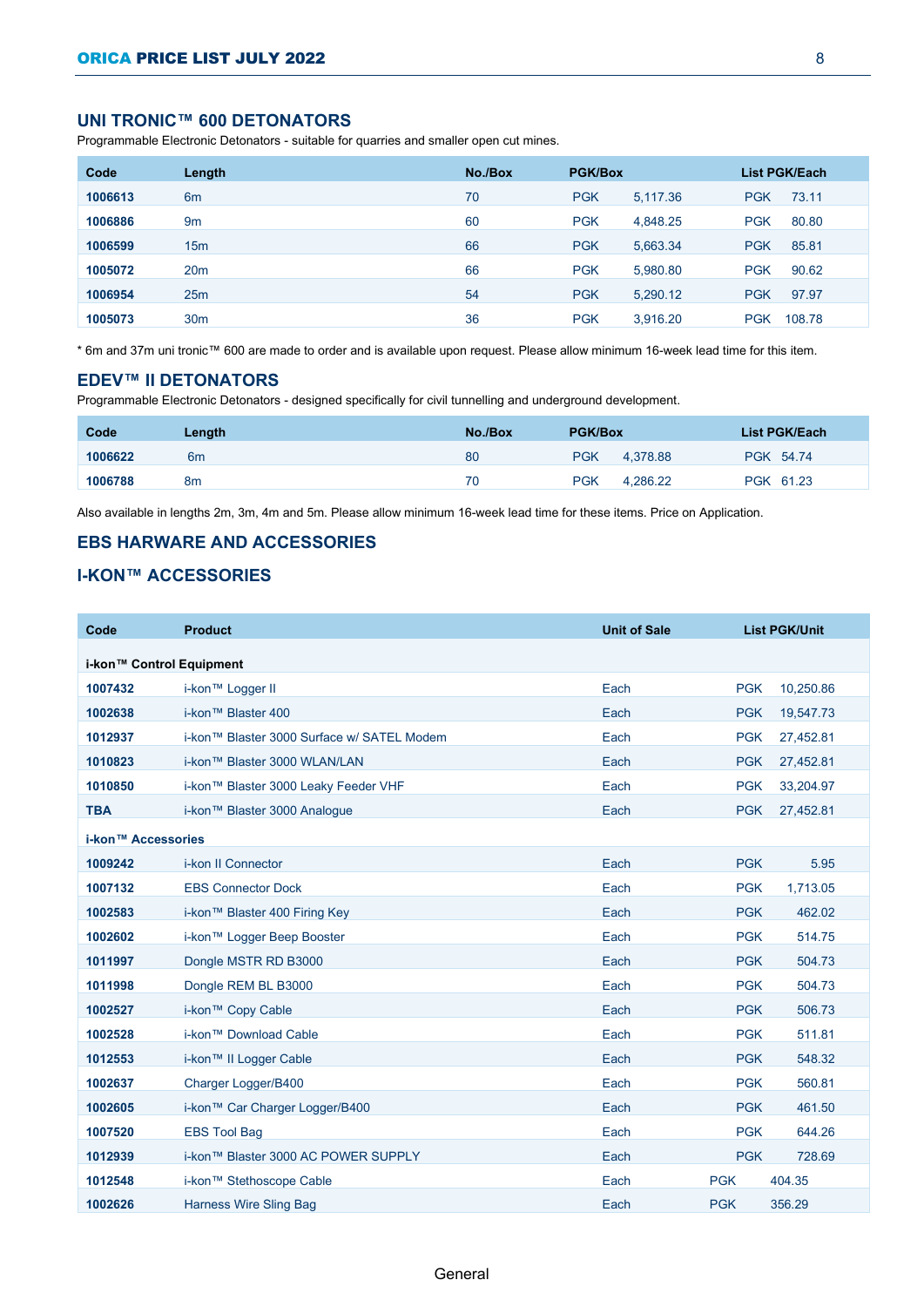## ORICA PRICE LIST JULY 2022 9

| Code                          | <b>Product</b>                              | <b>Unit of Sale</b> |            | <b>List PGK/Unit</b> |
|-------------------------------|---------------------------------------------|---------------------|------------|----------------------|
| 1002601                       | i-kon™ Logger Bag                           | Each                | <b>PGK</b> | 273.78               |
| 1002600                       | i-kon™ Blaster 400 Bag                      | Each                | <b>PGK</b> | 273.78               |
| 1012547                       | <b>EBS Hybrid Practice Puck</b>             | Each                | <b>PGK</b> | 261.17               |
| <b>Harness Wire and Cable</b> |                                             |                     |            |                      |
| <b>XEBSLILCBL</b>             | Lead-in-Line Cable-18 Ga (250m)             | Each                | <b>PGK</b> | 610.33               |
| <b>XDHW400</b>                | Duplex Harness Wire (2 x 400m roll per box) | Roll                | <b>PGK</b> | 784.25               |

## **UNI TRONIC™ ACCESSORIES**

| Code                          | <b>Product</b>                                                  | <b>Unit of Sale</b> | <b>List PGK/Unit</b>    |  |
|-------------------------------|-----------------------------------------------------------------|---------------------|-------------------------|--|
|                               |                                                                 |                     |                         |  |
|                               | uni tronic™ Control Equipment                                   |                     |                         |  |
| 1023507                       | uni tronic™ Blast Box 310R+remote+bluetooth comms+Adaptor Cable | Each                | <b>PGK</b><br>24,228.46 |  |
| 1007025                       | uni tronic™ Scanner 200 with Accessories                        | Each                | <b>PGK</b><br>13,759.72 |  |
| uni tronic™ Accessories       |                                                                 |                     |                         |  |
| 1002637                       | uni tronic™/eDev™ Scanner Charger                               | Each                | <b>PGK</b><br>560.81    |  |
| 1007302                       | uni tronic™/eDev™ Blast Box 310 Series Charger                  | Each                | <b>PGK</b><br>1,261.58  |  |
| <b>TBA</b>                    | uni tronic™/eDev™ Blast Box Load                                | Each                | <b>PGK</b><br>316.89    |  |
| <b>TBA</b>                    | Serial Cable for Blast Box                                      | Each                | <b>PGK</b><br>508.86    |  |
| 1024700                       | uni tronic™ Synchronisation Cable                               | Each                | <b>PGK</b><br>1,821.54  |  |
| 1023506                       | uni tronic™ Blast Box 310 Key                                   | Each                | 549.30<br><b>PGK</b>    |  |
| 1009241                       | uni tronic™ 600 Connector                                       | Each                | <b>PGK</b><br>5.95      |  |
| 1024313                       | Antenna Extension                                               | Each                | <b>PGK</b><br>312.15    |  |
| 1007520                       | <b>EBS Tool Bag</b>                                             | Each                | <b>PGK</b><br>644.26    |  |
| 1012568                       | <b>Harness Wire Sling Bag</b>                                   | Each                | <b>PGK</b><br>356.29    |  |
| <b>Harness Wire and Cable</b> |                                                                 |                     |                         |  |
| 1017914                       | Lead-in-Line Cable-18 Ga (250m)                                 | Roll                | <b>PGK</b><br>610.33    |  |
| 1007033                       | Duplex Harness Wire (2 x 400m roll per box)                     | Roll                | 784.25<br><b>PGK</b>    |  |

## **EDEV™ ACCESSORIES**

| Code                   | <b>Product</b>                                              | <b>Unit of Sale</b> | <b>List PGK/Unit</b>    |
|------------------------|-------------------------------------------------------------|---------------------|-------------------------|
|                        |                                                             |                     |                         |
| eDev™Control Equipment |                                                             |                     |                         |
| 1012508                | eDev™ Blast Box 610 (includes charger, key & serial cable)  | Each                | <b>PGK</b><br>17,056.50 |
| 1013028                | eDev™ Blast Box 610C (includes charger, key & serial cable) | Each                | <b>PGK</b><br>17,056.50 |
| 1007023                | eDev™ Scanner 260 with Accessories                          | Each                | <b>PGK</b><br>13,759.72 |
| eDev™ Accessories      |                                                             |                     |                         |
| 1002637                | uni tronic™/eDev™ Scanner Charger                           | Each                | <b>PGK</b><br>560.81    |
| 1007302                | uni tronic™/eDev™ Blast Box 310 series charger              | Each                | <b>PGK</b><br>1,261.58  |
| <b>TBA</b>             | uni tronic™/eDev™ Blast Box Load                            | Each                | <b>PGK</b><br>316.89    |
| <b>TBA</b>             | Serial Cable for Blast Box                                  | Each                | <b>PGK</b><br>508.86    |
| 1023824                | eDev™ Blast Box Firing Key                                  | Each                | <b>PGK</b><br>548.32    |
| 1009243                | eDev™ II Connector                                          | Each                | <b>PGK</b><br>5.95      |
| 1007520                | <b>EBS Tool Bag</b>                                         | Each                | <b>PGK</b><br>644.26    |
| 1012568                | Harness Wire Sling Bag                                      | Each                | <b>PGK</b><br>356.29    |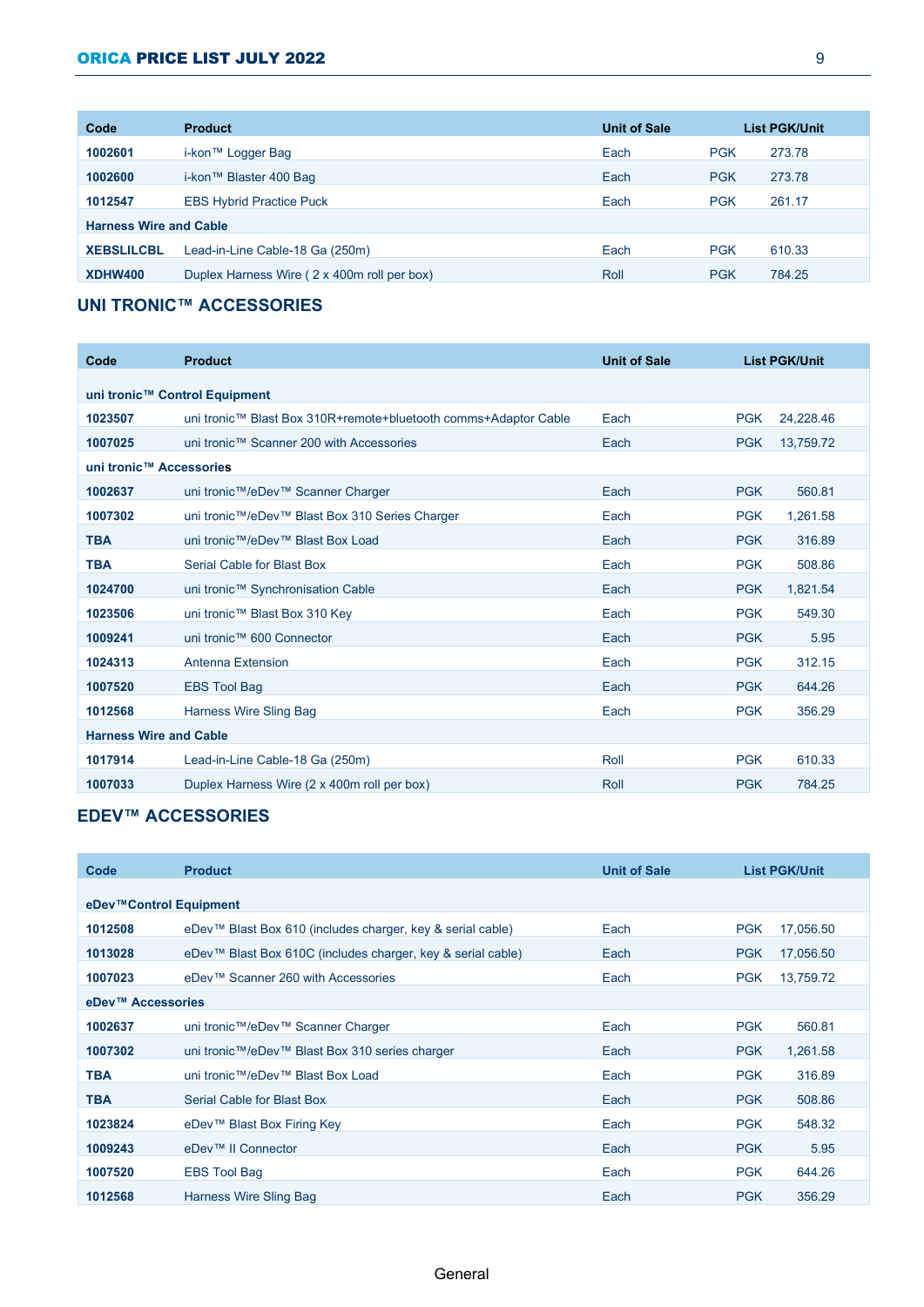| Code                          | <b>Product</b>                              | <b>Unit of Sale</b> | <b>List PGK/Unit</b> |        |
|-------------------------------|---------------------------------------------|---------------------|----------------------|--------|
| <b>Harness Wire and Cable</b> |                                             |                     |                      |        |
| 1017914                       | Lead-in-Line Cable-18 Ga (250m)             | Roll                | <b>PGK</b>           | 610.33 |
| 1007033                       | Duplex Harness Wire (2 x 400m roll per box) | Roll                | <b>PGK</b>           | 784.25 |

## **I-KON™ HARDWARE RENTAL**

| Code   | <b>Product</b>      | <b>Unit of Sale</b> | <b>PGK/Unit</b>        |
|--------|---------------------|---------------------|------------------------|
| 500762 | i-kon™ Logger       | Each/monthly hire   | <b>PGK</b><br>672.27   |
| 500577 | i-kon™ Logger II    | Each/monthly hire   | <b>PGK</b><br>672.27   |
| 500578 | i-kon™ Blaster 400  | Each/monthly hire   | <b>PGK</b><br>1.164.97 |
| 500576 | i-kon™ Blaster 3000 | Each/monthly hire   | <b>PGK</b><br>1.596.58 |

#### **UNI TRONIC™ HARDWARE RENTAL**

| Code   | <b>Product</b>                                                     | <b>Unit of Sale</b> | <b>PGK/Unit</b>        |
|--------|--------------------------------------------------------------------|---------------------|------------------------|
| 500575 | uni tronic™ Blast Box 310R+remote+bluetooth<br>comms+Adaptor Cable | Each/monthly hire   | 1.461.99<br><b>PGK</b> |
| 500573 | uni tronic™ Scanner 200                                            | Each/monthly hire   | <b>PGK</b><br>872.57   |

## **EDEV™ HARDWARE RENTAL**

| Code   | <b>Product</b>                                                | <b>Unit of Sale</b> | <b>PGK/Unit</b>        |
|--------|---------------------------------------------------------------|---------------------|------------------------|
| 500572 | eDev™ Blast Box 610 (includes charger, key &<br>serial cable) | Each/monthly hire   | <b>PGK</b><br>1.069.18 |
| 500573 | EBS Scanner 260                                               | Each/monthly hire   | <b>PGK</b><br>872.57   |

# Packaged Explosives

## **SPECIAL USE EXPLOSIVES**

| Code    | <b>Product</b>                                      | <b>Size</b> | <b>List PGK/Box</b> |          |
|---------|-----------------------------------------------------|-------------|---------------------|----------|
| 1016727 | Senatel™ Permitted 1000                             | 32mmx400mm  | <b>PGK</b>          | 2.247.11 |
| 1012959 | Senatel™ Powersplit™ 26mmx400mm 25.2m               | 26X400mm    | <b>PGK</b>          | 1.302.73 |
| 1012969 | Senatel™ Powersplit™ 32mmx400mm 20.1m               | 32X400mm    | <b>PGK</b>          | 1.353.39 |
| 1012970 | Senatel™ Powersplit™ 32mmx400mm 25.2m*              | 32X400mm    | <b>PGK</b>          | 1.573.41 |
| 1006319 | Senatel™ Pyromex <sup>™</sup> 32x200mm*             | 32mmx200mm  | <b>PGK</b>          | 2.321.92 |
| 1006320 | Senatel™ Pyromex™ 32x700mm*                         | 32mmx700mm  | <b>PGK</b>          | 2.267.87 |
| 1017131 | Senatel™ Pyromex <sup>™</sup> 50x220mm <sup>*</sup> | 50mmx220m   | <b>PGK</b>          | 2.248.22 |
| N/A     | Senatel™ Pyrosplit™ 32x400 25.2m*                   | 32X400mm    | <b>PGK</b>          | 2.416.05 |

\* Extended Range

#### **SENATEL™ MAGNUM™**

Small Diameter Range.

Senatel™ Magnum™ is a robust detonator sensitive emulsion explosive formulated to maximise fragmentation and muckpile movement in tough blasting applications.

| Code    | <b>Product</b>                | Diameter/Length    | <b>List PGK/Box</b> |          |
|---------|-------------------------------|--------------------|---------------------|----------|
| 1016442 | Senatel™ Magnum™ 25mm x 200mm | 25mm x 200mm       | <b>PGK</b>          | 1.493.89 |
| 1016441 | Senatel™ Magnum™ 25mm x 700mm | 25mm x 700mm       | <b>PGK</b>          | 1.465.26 |
| 1016724 | Senatel™ Magnum™ 32mm x 200mm | $32$ mm x $200$ mm | <b>PGK</b>          | 1.452.83 |
| 1016731 | Senatel™ Magnum™ 32mm x 700mm | 32mm x 700mm       | <b>PGK</b>          | 1.424.53 |